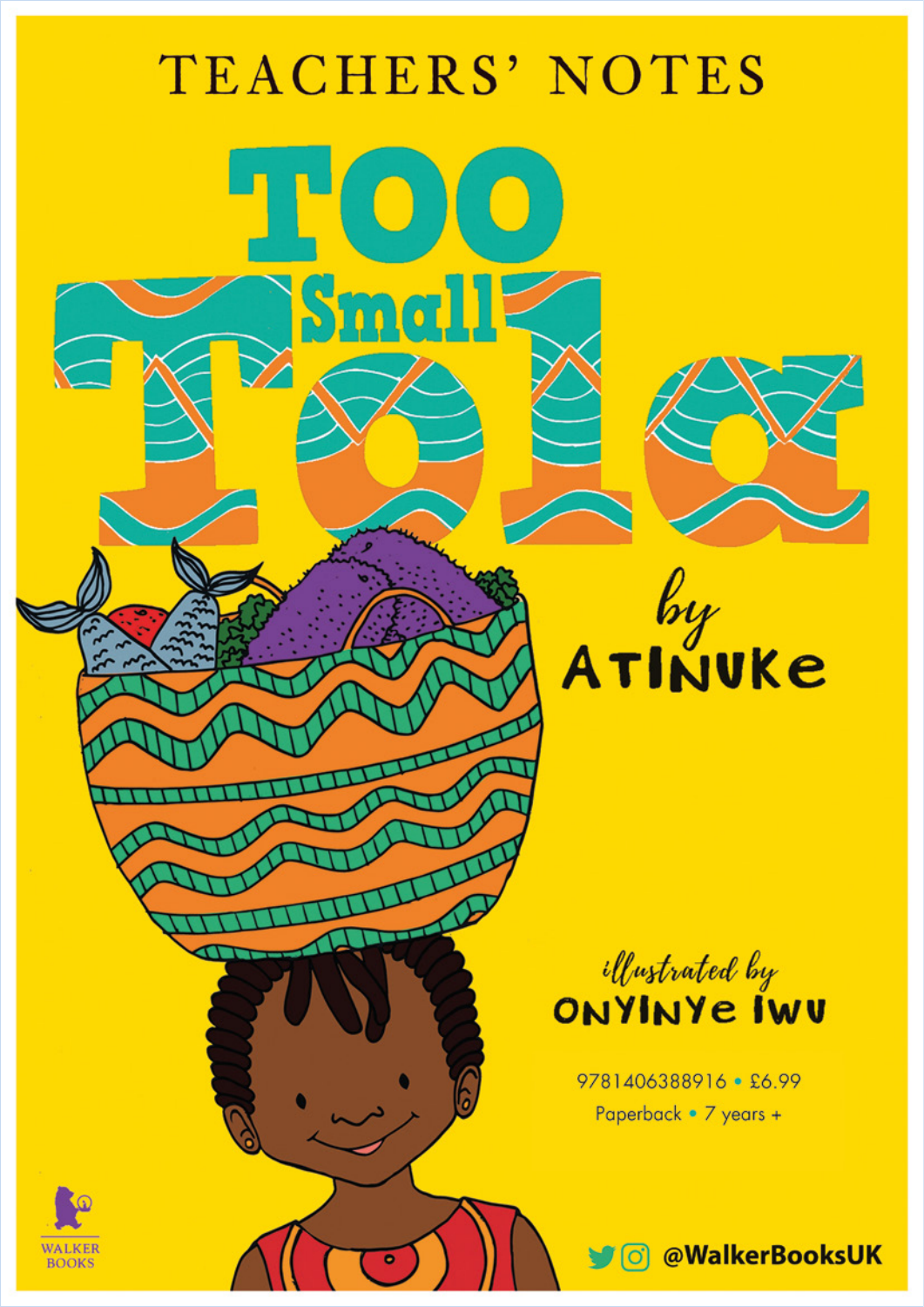*These notes have been written by the teachers at the [CLPE](https://clpe.org.uk/) to provide schools with ideas to develop comprehension and cross-curricular activities around this text. They build on our work supporting teachers to use quality texts throughout the reading curriculum. They encourage a deep reading of and reflection on the text, which may happen over a series of reading sessions, rather than in just one sitting. We hope you find them useful.*

**These notes have been written with children in Years 3 & 4 in mind but you will need to differentiate discussions and activities in line with the age and experience of your own children.**

## **Before Reading:**

- As you read through the book it would be helpful to use a group journal to organise and store discussions and responses to the text. The journal can be a place to capture reflections on the plot, characters and themes, as well as how the writer uses language for effect.
- As you read, you may also want to encourage the group to pause to consider words and phrases that may or may not be familiar to them and discuss and clarify their meanings and origins. These might include but will not be limited to **megacity, expressway, wrapper**, **Ankara, oyinbo, convoy, yam, stockfish, juju, jerry can, kerosene, pump.** Add these to a glossary, following up on new and unfamiliar vocabulary by using photographs and video sources to bring these words to life and support the pupils in understanding them in the context of these stories.

# **Reading aloud and key talking points:**

# **Introducing the book**

- Introduce the book by first sharing the front cover of the book with the children, reading aloud the title and discussing that and the illustration. *What do you know or think you know about this character, Tola? What do you think about her? Do you have any questions you would like to ask her?* You could make a note of the children's ideas around a copy of the cover, to capture their initial thoughts and ideas.
- Now share the back cover and read aloud the blurb. Discuss whether the children's initial ideas about Tola have been challenged or confirmed and why that might be. Do the children have any questions about what they have just heard? Explore how they think Tola feels about being 'small' encouraging the children to relate ideas to their own experiences. *What does the line Tola proves that though she may be small … she is mighty! tell us about the story and about how she feels about being 'small'.*
- Take the time to share where Nigeria and then Lagos is on a map, either online or in an Atlas. This would be a fantastic opportunity to share Atinuke's book *Africa, Amazing Africa* **(Walker)**, paying specific attention to whether Nigeria sits on the West of the African continent and turning to the page which introduces Nigeria in more depth. The children may wish to explore Nigeria and the city of Lagos as part of an extended cross-curricular study alongside their enjoyment of *Too Small Tola.* Their growing understanding of the real setting would deepen their understanding of the fictional world in which Tola's stories are set.
- Explore the four images in each corner of the back cover and talk about who this might be and what relationship they might have to Tola. Invite the children to share their predictions. *What do you think a story with this title and featuring these characters might be about? What do you think might happen?*
- Open the book and look at the Contents page. Explain to the children that these could be the chapters



## *Too Small Tola* **Teachers' Notes** *©* **The Centre for Literacy in Primary Education**

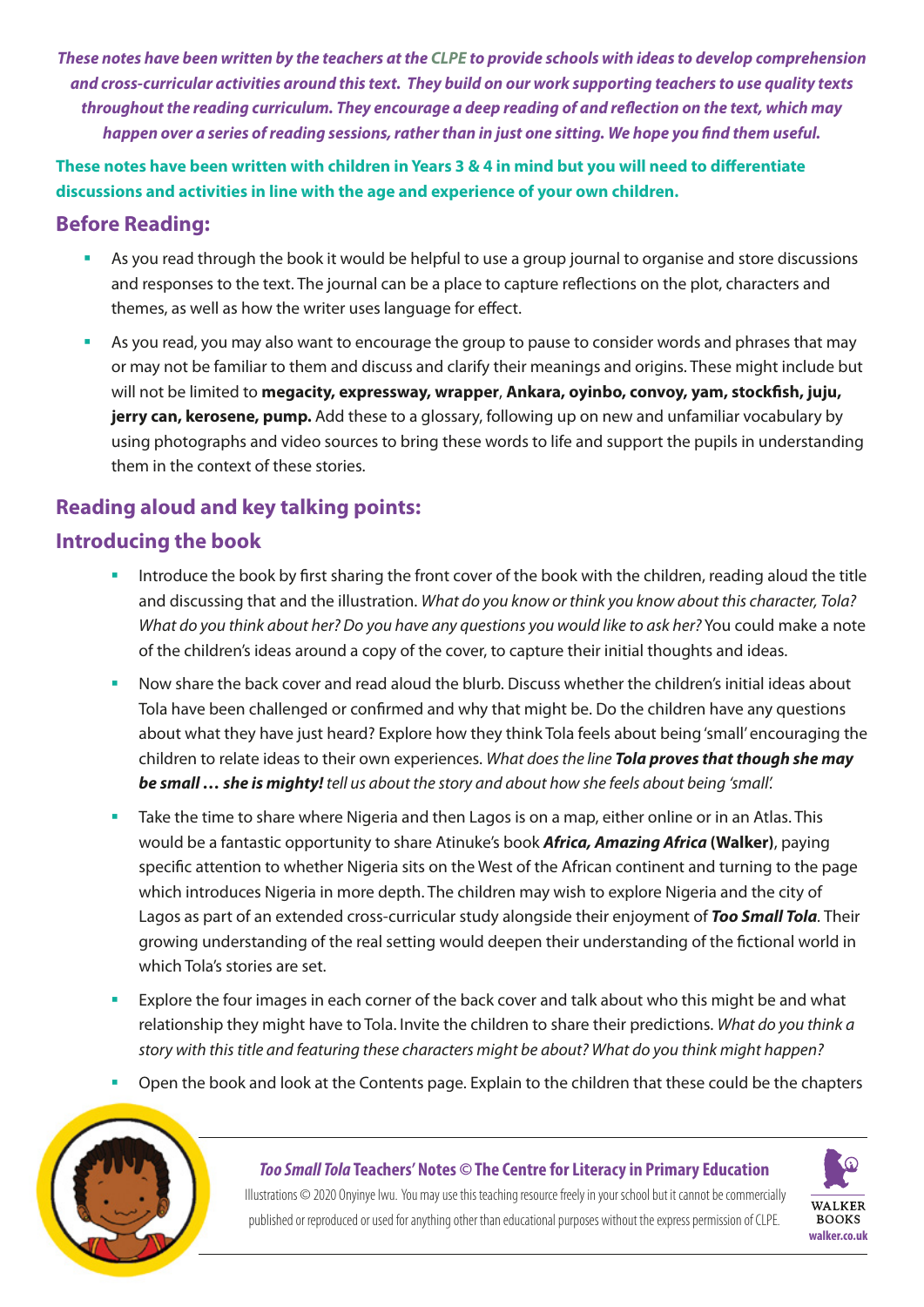in the overall story but they could also be read as individual short stories. Look at the title of each and the accompanying image and invite further questions and story predictions. (If the children have experienced Atinuke's **Anna Hibiscus** books, they might begin to make intertextual connections about the way in which her stories are presented and published.)

 You might want to explore the phrase **small but mighty** with the children. Look at the dedication by 'A' (Atinuke) on the Publication page **Dedicated to Lani-Grace who is also small but mighty.** *What does she mean? Have they heard or seen this phrase before?* They may have seen or heard it used as a slogan on clothing, for example, or in relation to a specific person, real or fictional. (They might have seen the similar phrase from Shakespeare's Taming of the Shrew story, 'Though she be but small, she is mighty.') They might be interested to know that it was used by the Romans in the Latin language thousands of years ago. *Why would Small but mighty be a description that has lasted so long and is still used today? Why is it so important to people? Can the children think of stories – in books, on television or in films - in which the theme of being small but mighty is central?* You may wish to create a class collection of such stories in the reading area to enable the children to make these links collectively.

## **Too Small Tola (pages 7-35)**

- Now turn the page to reveal the next spread and the opening of the first story, **Too Small Tola**. Invite the children to share their initial impressions of what they see in the illustrations before reading aloud any of the text. Start with the page devoted to the block of flats in which Tola and her family live. They may spot Tola standing on the balcony of the fourth floor, comment on the washing hanging on lines and over balustrades. Perhaps the children live in similar housing and can talk about the features of blocks like this and what they might find in and around it. Turn the children's attention to Tola's family whom we met on the back cover and are now named. *What information is being shared about each of them and the relationship they share? How do they remind the children of their own families and friends?*
- Now read page 7 aloud, giving the children time to respond to what they can see and have heard in this introduction. *Is this what the children expected? Are there any words or phrases they don't understand? How does it make them feel?* Give the children an opportunity to share personal narratives or memories which help them to capture and empathise with this feeling. *Have the children ever felt too-too small like Tola? What happened? Who did it involve?*
- Continue to read aloud until …**Da-po!"** at the end of page 9. Pause to discuss what the children have heard so far. What have they learned about Tola's family and their life? Give the children time to respond to the illustration. How does it add to their understanding? The children may notice immediately the cracks in the walls and relate this back to the description **run-down block of flats** in the story's introductory sentence that adds to the sense that the flat is in disrepair. They may connect this with the family not being well off and make links to other observations like Moji's **borrowed computer.**
- Invite the children to make connections between this family and their own. Perhaps they share the same interests or can relate to the interactions between different family members in this scene? Maybe they recognise the way the room is organised as similar to their own living room or have similar belongings or décor? As well as revisiting the text together, ensure that the children are given enough



#### *Too Small Tola* **Teachers' Notes** *©* **The Centre for Literacy in Primary Education**

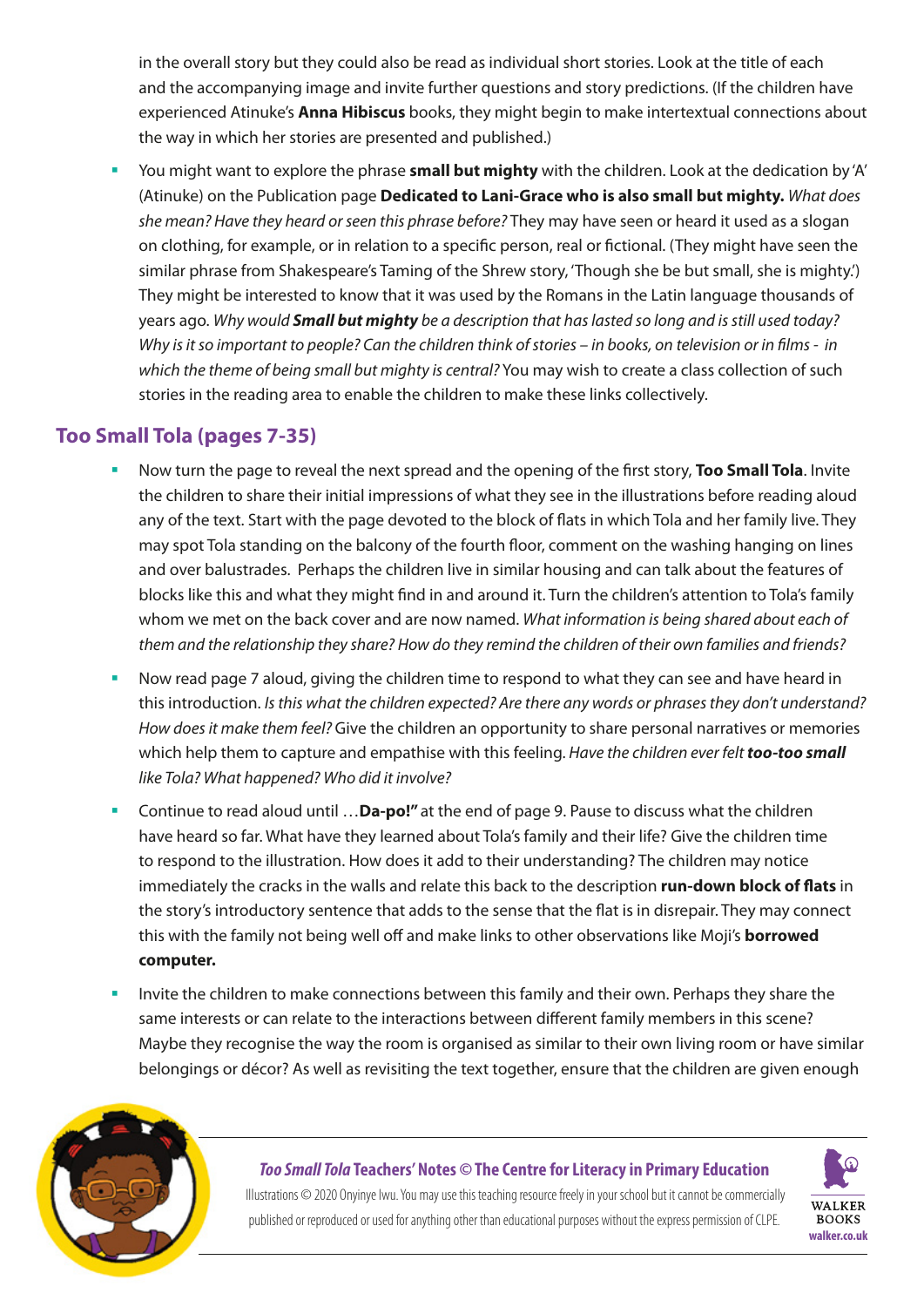time to pore over the illustration, looking for the smaller details that may take them beyond their initial impressions. *What makes Tola's family special? What do they recognise in their own lives? What is different?* Mediate these discussions with sensitivity, taking into account the circumstances of your own children and wider society, ensuring that any limiting assumptions made are constructively explored and challenged if necessary. This early introduction to Tola and her family home may lead to a wider investigation in to the different homes in which families live, both in their own neighbourhood and in different localities across the world. It is worth checking that the books in your classroom reading area contain positive representations of all kinds of family homes, and protagonists are not just typified as living in a house with a garden.

- You may also want to revisit some of the concepts or figurative language that children may need clarifying, such as **faster than mosquitos pass on malaria** or **as angry as a soldier ant**. As well as allowing the children to become more familiar with the insects common to Nigeria, they could play around with similes of their own that would evoke the same response.
- Help the children to summarise what has happened so far in the story and to anticipate what they think will happen next.
- Read on to **"…soon everyone will know where we are going."** Talk about what has just happened and why Grandmummy didn't answer Mama Business's question **"Where are you going?"** and then raced out of the building. *Why does she not want her to know where she is going? What will happen when everyone knows they are going to market? What might they want from Grandmummy and Tola?*
- Read on from page 13 until the end of page 15, **The long walk has made her tired,** without showing the children the illustration. Ask the children to talk about what they saw in their mind's eye as you read. Did anything stand out to them vividly or was any of it particularly memorable; the sights, sounds or even smells of the setting? Read it again and ask the children to sketch what they imagine Tola is experiencing and observing as she walks through the city to Mile 12 market. Encourage them to share and compare their drawings and revisit the text to look at the language that evoked their visualisation. Show them the illustration on page 14 and discuss which part of the journey they think this represents. The children could create illustrations from their sketches to add to this one. You could show them film clips of this area of Lagos to further evoke the atmosphere and experience of being there; Tola's sensory awareness and Grandmummy's excitement.
- You may also wish to explore some of the new language that the children will encounter in their reading, pausing to discuss and clarify meanings between words presented in Yoruba and English, making collections of these and relating this to children's own experiences of speaking other languages. You and the children may want to make Igbo integral to this language exploration. The language bank that you build throughout the text can then form the basis of a display of Yoruba words, a bilingual or multi-lingual dictionary, or a book-based game to support the children's retention and recall of new language learnt.
- Now turn the page and continuing reading aloud until **"Not at all," Grandmummy lies.** on page 19.
- Return to the characterisation of Tola and her Grandmummy. What is Tola beginning to realise about being **small but** mighty? Why was it such a surprise for her to think of Grandmummy as small? To help



## *Too Small Tola* **Teachers' Notes** *©* **The Centre for Literacy in Primary Education**

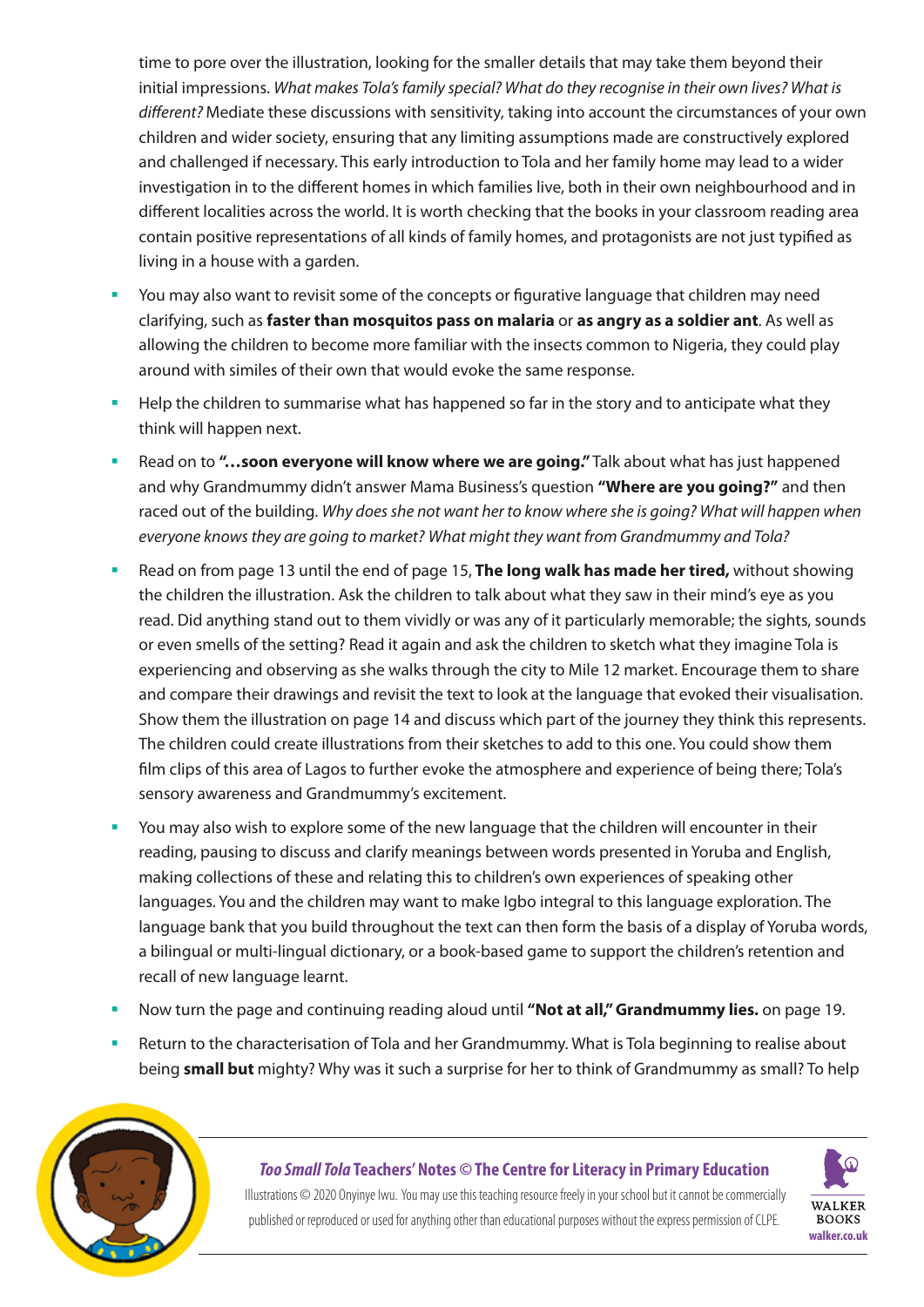the children understand how Tola views her Grandmummy as well as how she feels about being seen as **too-too small** or **small but mighty** herself, create a Role on the Wall for each of the two characters. Draw around two children on large pieces of paper. On the outside of the outline, scribe anything that is known about the character; appearance, lifestyle, facts retrieved from the text relating to behaviour, what is done and said. On the inside, note the inferences being made about Tola's or Grandmummy's thought and feelings, personality and inner characteristics, for instance the children might say that Grandmummy is fierce because **when [she] is upset, soon everybody will be upset** or she is kind because she carried the heavy rice bag for Tola; that Tola is cheeky because she called her sister a name then ran away or that she is clever or mathematical because she can calculate the money and change in the shops.

- Read on from **Grandmummy's phone beeps.** until page 28, **They rest by a window selling cold soft**  drinks. Pause, as the character do, to recollect all that has happened since they arrived at the market. *What kinds of things have they bought for themselves and what have they bought at the request of family and neighbours?*
- Take some time to consider this part of the story more deeply. What do the children think about these requests and how much Tola and Grandmummy are doing for everyone else? How does it make them feel about everyone involved? Would you help all these people? Why? Why not? Why did she not want to help Mr Obi with his television but she did agree to buy nappies for Mrs Abdul and Baby Jide? What is the difference? As well as helping their family and neighbours, how did Tola and Grandmummy help each other over the course of their shopping trip? And who else helped them? Support the children to revisit the text and illustrations to justify their ideas. How do you think it made them feel to help others? How do you know?
- Revisit each of the Roles on the Wall to record the children's new insights into the two characters; their actions and what it says about their personality and characteristics as well as Tola's shifting feelings about herself and her Grandmummy.
- Now read aloud until the end of the story on page 35.
- **Allow the children to begin to explore their responses to the whole story through book talk with the** help of what Aidan Chambers calls 'the four basic questions'. These questions give children accessible starting points for discussion:
	- Tell me...
	- o Was there anything you liked about this story?
	- o Was there anything that you particularly disliked…?
	- o Was there anything that puzzled you?
	- o Were there any patterns … any connections that you noticed? Did it remind you of anything else you've read or seen?
- The openness of these questions unlike the more interrogative 'Why?' question encourages every child to feel that they have something to say. It allows everyone to take part in arriving at a shared view



#### *Too Small Tola* **Teachers' Notes** *©* **The Centre for Literacy in Primary Education**

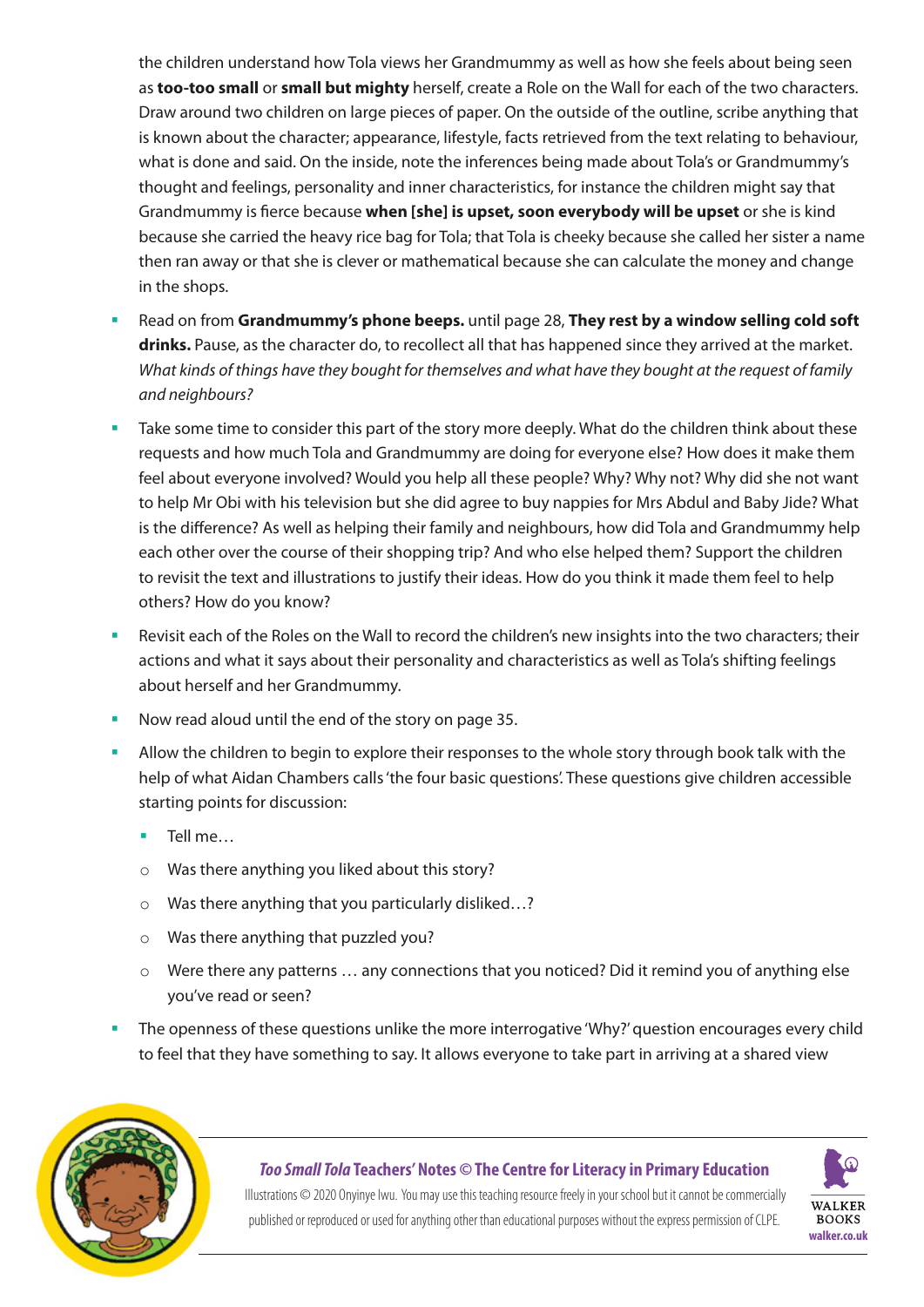without the fear of the 'wrong' answer.

- Invite the children to compare their initial story predictions to what actually happened. *Is it what they expected? Why? Why not?*
- Return to Tola's Role on the Wall, and consider what they could add now. This gives you an opportunity to summarise the important stages of the story. Reflect on how her attitude about being small has changed since fearing **she is far too small to carry shopping** (page 8) at the start of the story. *What has happened to change her mind? Why does her Grandmummy think she should be called Too Strong Tola at the end? What has Tola done to deserve this title? How does Tola feel about herself now? Why do you think she should feel proud of herself?*
- Think about Grandmummy's role in Tola's story. *How did she help Tola? Do you have someone like this in your own life?* Revisit Grandmummy's Role on the Wall and talk about what the children think and feel about her. Draw attention to how much she ended up helping other people after racing away from Mama Business at the beginning of the story. *What does this say about her?*
- Consider the theme of being kind and helpful more generally with the children, drawing on children's personal experiences before prompting more evaluative thinking:
	- $\circ$  Why is it important to be considerate of others? How does being helpful to others make a difference? How do other people help you? Are you ever kind? How does it make us feel to be kind to others?
	- $\circ$  Should you always be kind? What would happen if we never helped anyone? Should we always put other people before ourselves?
	- $\circ$  Why do you think Atinuke chose to write this story? Who do you think would like this story? Why? You could also look at the illustrations and how Onyinye Iwu has helped to tell the story.
- Leave multiple copies of the book in the book corner for the children to revisit and re-read in independent reading time, by themselves or socially in a group.

# **Small but Mighty (pages 36-63)**

- In this story, we learn more about Tola's block of flats, her neighbours and how it is to live there. It deals with themes of managing adversity and the power of a collective and community in standing up to bullying. You will want to pause for reflection as you read aloud to discuss unfamiliar vocabulary and meanings, specific to Tola's life and world. Continue to mediate these discussions with sensitivity, taking into account the circumstances of your own children and wider society, ensuring that any limiting assumptions made are constructively explored and challenged, if necessary. Revisit books like Atinuke's *Africa Amazing Africa* to help demonstrate the diversity within and between the countries of Africa or the Anna Hibiscus stories in which this protagonist enjoys significantly more privilege than Tola, as well as other texts that support understanding of the African Diaspora. In the third story **Easter and Eid**, we are introduced to a wider range of people across Lagos which will give rise to the opportunity to deepen children's understanding further.
- Begin by allowing the children to be drawn in to this world by responding to illustrations on pages 36



## *Too Small Tola* **Teachers' Notes** *©* **The Centre for Literacy in Primary Education**

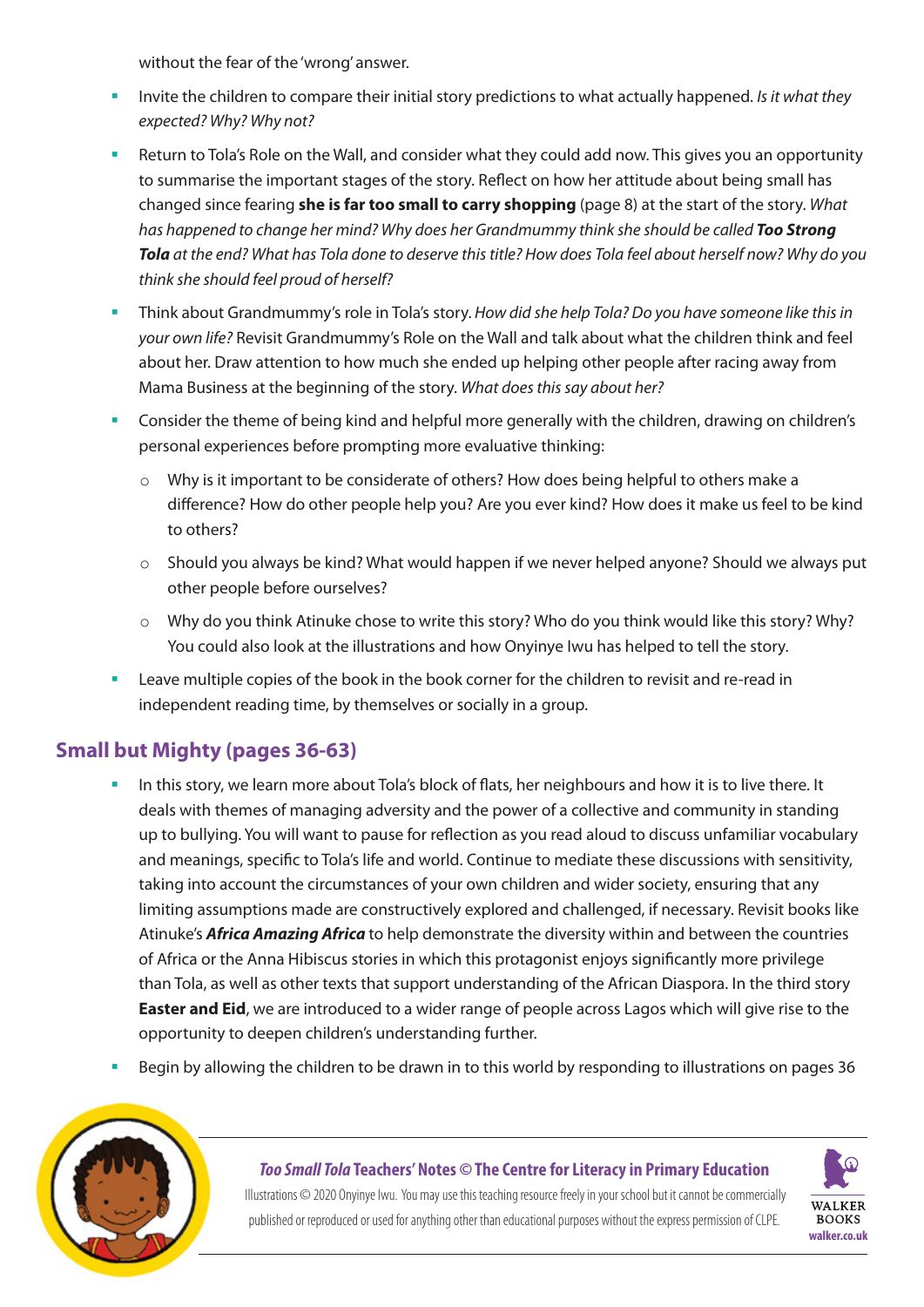and 37. *What is happening? How are the three siblings feeling?* Draw attention to the fan – *what do they notice about it?* Now read aloud until page 39, **They use a jug to pour the water over themselves.** Gather the children's initial responses to this description of Tola's home. Refer back to the image on pages 8-9 to support the children's visualisation. In order to gain a better sense of the space and how the flat sits within the block; how the family might interact with their neighbours – the children could draw or even build a small world model of the rooms described using whatever recycled materials they have to hand. Support the children to revisit the text, identifying the descriptions that help them to imagine and recreate the features and overall look of each room.

- Now read aloud from When **Tola tries to flush the toilet**… on page 39 up to, **But Tola's family does not**. Revisit the line It is one of those mornings when Grandmummy tells them to count their blessings. *Do Tola, Moji and Dapo agree with Grandmummy? What do the children think of this idea of counting blessings? Has anyone ever told them to count their blessings?* Invite the children to reflect on the things in life that they find difficult. Model this yourself and be prepared to share a few small things that you find hard or annoying or irritating; sharing how talking about difficulties to people that listen can sometimes help even if there is no solution. Now, with the children, reflect on and share what you and they feel grateful for. Again, model how this can be bigger things like a special friendship or love of their family, things they get that others may not such as warm clothes or a cosy bed or things that they might not otherwise notice as a blessing without pausing to reflect, such as the view outside their window or the warmth of the sun. You might extend this by providing each child with a plain notebook in which they could keep a daily record of their feelings using emojis, words or drawings to express themselves as well as something that they count as a blessing that day.
- Read on from **Grandmummy works hard selling groundnuts** pausing to discuss vocabulary and meanings – until **And other people in the queue laugh too.** Invite the children to discuss what is happening and share their immediate responses to this. *How does it make them feel? How do they think Tola is feeling; or Mrs Shaky-Shaky? What would you like to say to Moji and everyone else in the queue? What could they say to Tola?* You could revisit the illustration on pages 48-49 with the children and help the children to organise themselves into a silent tableau, frozen in position in role as one of the characters. Encourage them to look closely at the body position, facial expression and gaze of their chosen character to help them recreate the scene and evoke the emotion being portrayed by their character. You could tap the children on the shoulder and ask them to voice their thoughts in role. Perhaps not everyone laughed or even felt comfortable laughing at Tola. Why might this be? The children could create thought bubbles and write their voiced thoughts inside, displaying it around a copy of the illustration. The children might like to draw on their deeper understanding to write a short note of reassurance to Tola or they might want to write a note or advice to Moji or the neighbours.
- Now, read the story until the end. Pause to discuss the book using Aidan Chambers' open-ended book talk prompts as you did after finishing the first story.
- Then extend the discussion to develop the children's inferential and evaluative understanding further. Why has Atinuke written this story; what does she want us to think about? How does it relate to our own lives and not just to Tola's? If you had to tell someone else about this story, what would you say is most important? Why is it called **Small but Mighty**? Help the children to summarise the story in one



#### *Too Small Tola* **Teachers' Notes** *©* **The Centre for Literacy in Primary Education**

WALKER **BOOKS walker.co.uk**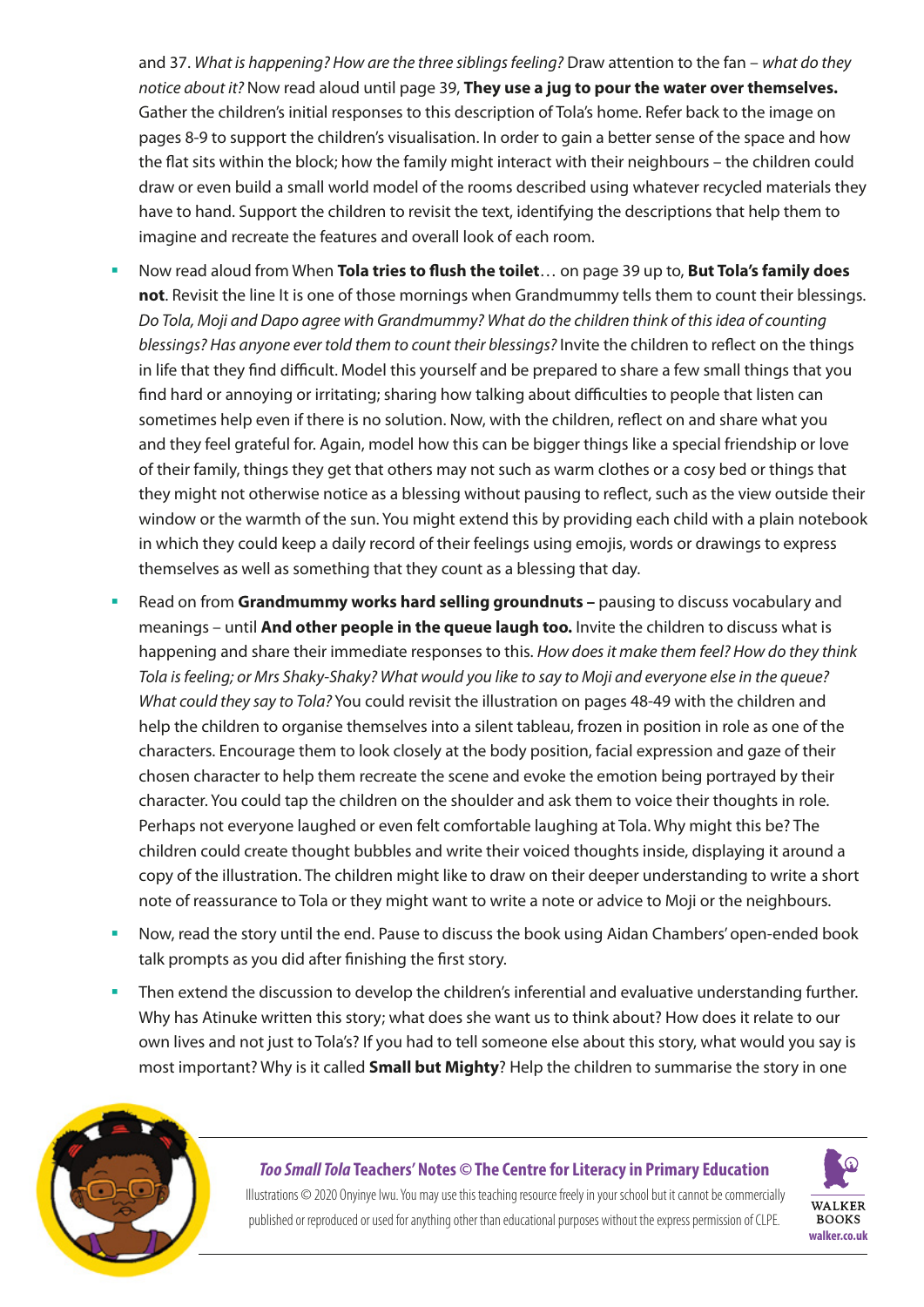or two sentences, revisiting the text and illustrations. This will help the children get to the heart of the story; its human themes of courage and collective strength.

 You might engage the children in some creative story writing, drawing on some of the key events or themes in the story. To support their ideas, encourage the children to make connections to their own lives, for example, they may have had a morning go wrong too; been frustrated that something is broken or uncomfortable; helped someone that needed them; felt they have been misunderstood; worried about being late; felt protected by people around them; or even had to deal with a bully. They could start with the title **Small but Mighty** and see where that leads them, using the basic shapes of Tola's story to develop their own with a different character or set in a different place. Allow the children time to think about and develop their main character before plotting out the shape of their story in words or pictures, talking it through with you or a response partner before drafting it in writing. Encourage the children to read their story aloud to check it makes sense and flows before publishing it in handmade books that could be displayed in the reading area for everyone to enjoy.

## **Easter and Eid (pages 64-95)**

- In the third and last story in the book, we are introduced to the wider cityscape of Lagos and alongside Tola – we meet more of the people that live there. We are given the opportunity to reflect on and celebrate what unites us as well as what makes us different.
- Start by sharing the first illustration on page 64 and giving the children time to talk about their first impressions and then what they notice when looking at it more closely. Pin up a copy of this image alongside the two other images that lead us in to the previous two story worlds, on pages 6 and 36. *How do these two images connect to the stories they know? What does this new illustration tell us about the story we might expect?* The children could collaborate to create a large-scale, illustrated map of Lagos, using their own research on the city as well as drawing on the clues provided by Atinuke and Onyinye Iwu in these stories. *What physical, human and environmental features would we find in and around Lagos? Who lives there and how do they live?*
- Now read aloud the title and discuss what the children know about both Easter and Eid and what further predictions the children have about this new story. Perhaps they and their family enjoy either of the two celebrations themselves or know someone that does? Perhaps they celebrate both? Perhaps they enjoy a different celebration; religious or non-religious? *What happens and who does it involve? What do they look forward to most about it?* Scribe the children's ideas on to post-it notes, organising them into categories like 'beliefs', 'customs', 'dress', 'food', etc. Review the information and discuss with the children what is unique about each celebration and what is similar; and why that might that be.
- Now read aloud the whole story, pausing to respond to the illustrations as well as to discuss new vocabulary and concepts. You might want to pause at pivotal moments in the story – such as when Mr Abdul was not able to do his job after his accident – to engage in some role play or debate and discussion, allowing the children to deepen their understanding of the story dilemmas.
- After reading the whole story, invite the children to share their initial responses using Aidan Chambers' open-ended Booktalk prompts, as before. Again, discuss what the children are learning through this story about Tola but also the wider world and human behaviour more generally. Encourage them to



## *Too Small Tola* **Teachers' Notes** *©* **The Centre for Literacy in Primary Education**

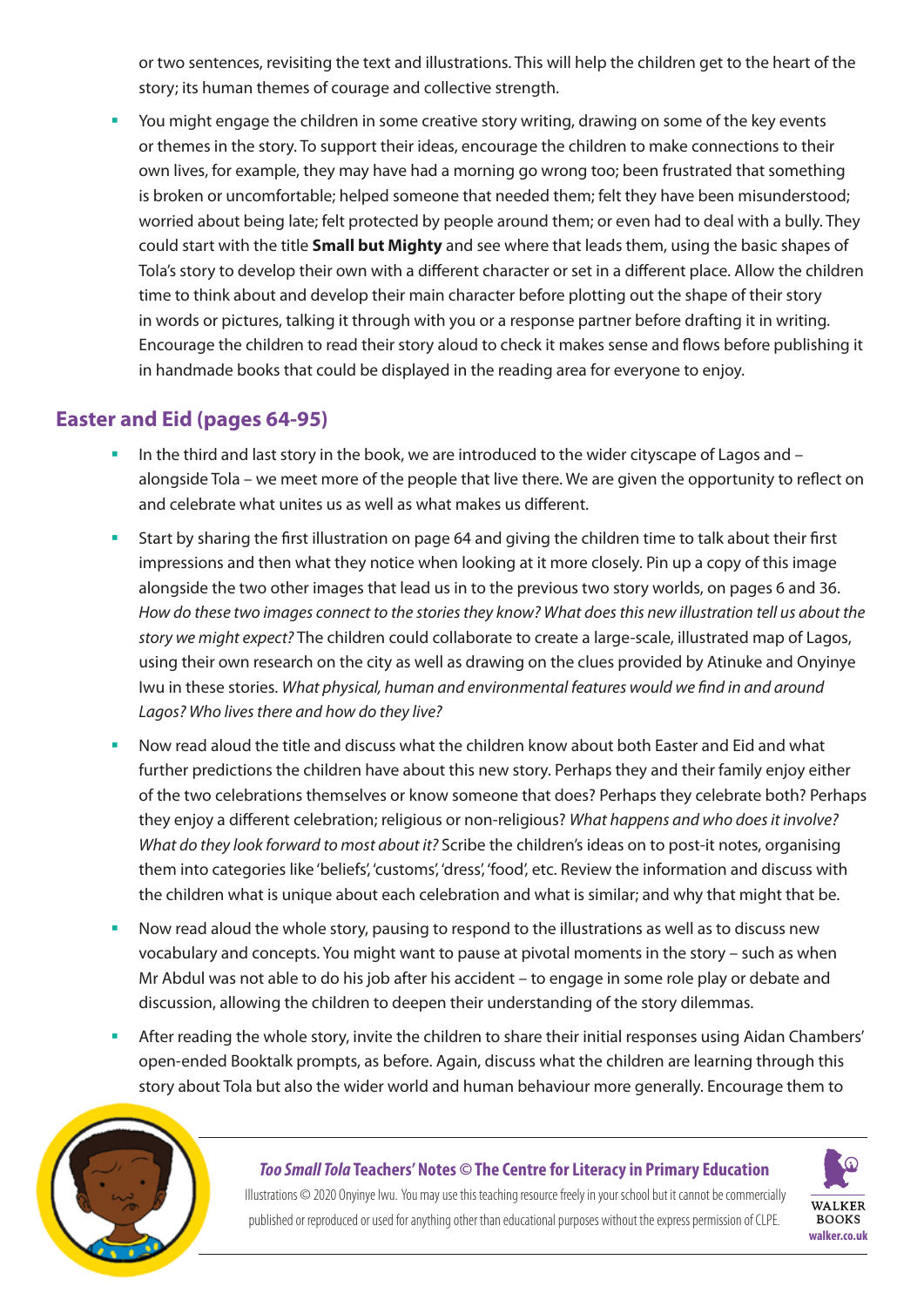revisit and re-read the story and the illustrations, drawing on them to support their ideas. *If they were to tell someone else about this story, what would they say? What would be the most important thing to include? Who do you think would enjoy or benefit from reading this story?*

- The children could add Tola and the cast of characters in this book to their cityscape, bringing it to life with known, albeit fictional, people.
- After reading all three stories, invite the children to respond the book as a whole, drawing out their reader preferences and encouraging them to make personal and intertextual connections. *Does Too Small Tola remind you of any other stories you know in books or on television or films or even in real life? How? Which stories do they like best and why? Do you have a favourite scene you could share? Do you have a favourite character? Would you like to meet Tola? Does she remind you of anyone you know? Does this book make you want to read more about Tola or other books written by Atinuke or illustrated by Onyinye Iwu? Why? What is appealing about the stories or pictures?* Share with the children other titles by the author and illustrator if you haven't already.
- Revisit the **Contents** page and reflect on the illustrations assigned to each story. What else might the illustrator have chosen? Invite the children to create a new Contents page with their own small image that they think connects well to each of the story.
- Read the blurb and consider what else one might say about this book to tempt other children to read it. Can they summarise the book in no more than two or three sentences so that they share what is important and appealing about this book without giving too much away?

# **After reading, you could also:**

- The children could find out more about Atinuke as an oral storyteller as well as an author by visiting her [website](http://atinuke-author.weebly.com/about-atinuke.html) or even enjoying a school visit from her! Create a display of her books for the children to revisit and enjoy together. You can also find out about Onyinye Iwu on her [website](https://www.onyinyeiwu.com/) and make accessible her books for the children to explore.
- Review your book stock with the children both in the classroom and across the school. Do the books reflect the realities of the children in your school community and in society more widely? You can find guidance for this by reading [CLPE's Reflecting Realities research report,](https://clpe.org.uk/research/reflecting-realities) illustrated by Onyinye Iwu. You may also want to engage KS2 children and colleagues in using CLPE's [teaching notes](https://clpe.org.uk/news/free-copy-happy-here-all-primary-schools-and-free-teaching-resources-and-cpd-partnership) for your free school copy **of** *Happy Here: Ten Stories from Black Authors and Illustrators* in which Onyinye Iwu features.
- Give an opportunity for the children to write a personal narrative about a time they have felt anxious, frustrated, misunderstood, overcome a fear or felt proud.
- Discuss with the children what they have learnt from reading this book and these three stories. The children may be inspired to learn more about any aspect of the stories, either subject specific - like wanting to find out about Nigeria or different homes or water - or related to the human themes of kindness, determination, self-belief, courage. They may be inspired to find out more of their own heritage or that within their own community. Provide quality texts, books and multimodal, time and support to facilitate wider research into these interests. *How could we share this information with other people?* Atinuke has written stories for children. *Could we write our own stories, poems or perhaps make*



## *Too Small Tola* **Teachers' Notes** *©* **The Centre for Literacy in Primary Education**